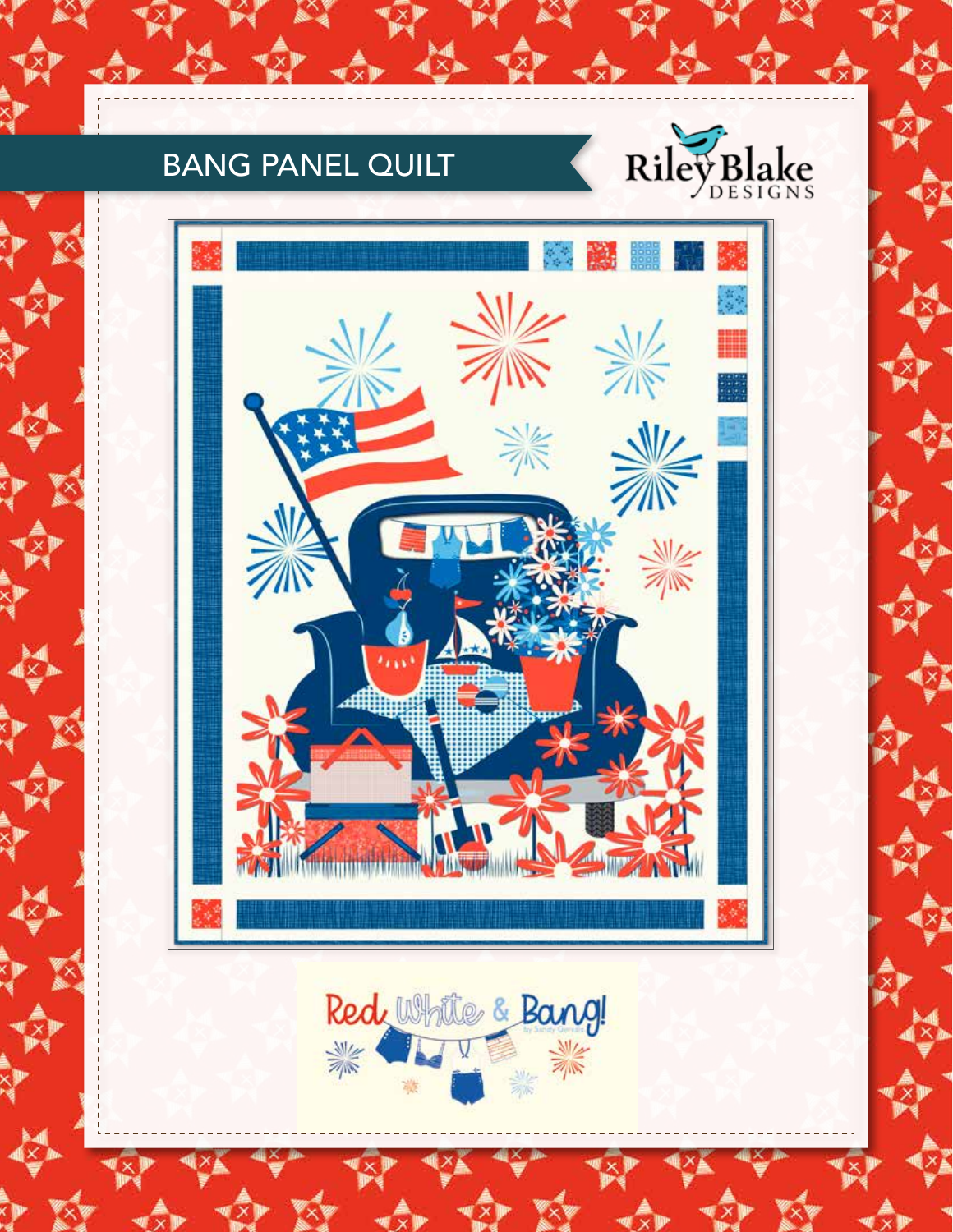# Bang Panel Quilt

# FINISHED QUILT SIZE 41" x 50"

Measurements include ¼" seam allowance. Sew with right sides together unless otherwise stated.

Please check our website www.rileyblakedesigns.com/ pattern-updates for any revisions before starting this project. This pattern requires a basic knowledge of quilting technique and terminology. The quilt and block diagrams portrayed are virtual images. The layout and look of your project may differ when using actual fabric.

# FABRIC REQUIREMENTS

1 Red, White & Bang Panel (P11530) 8 5-Inch Squares of Assorted Red, White & Bang Prints ⅔ yard Neptune Texture (C610)\* ½ yard Cream Texture (C610) \*Includes Binding

# CUTTING REQUIREMENTS

Please read instructions first before cutting. WOF- width of fabric.

Red, White & Bang Panel Fussy cut 1 center panel 32½" x 41½".

# 5 Inch Squares

Sub-cut from each square: 4 - 2½" squares

### Neptune Texture

Cut 4 strips 2½" x WOF. Sub-cut from strips: 1 - 2½" x 41½" 1 - 2½" x 32½" 1 - 2½" x 29½" 1 - 2½" x 20½" Cut 5 strips 2½" x WOF for binding.

### Cream Texture

Cut 10 strips 1½" x WOF for Borders 1 and 3. Sub-cut from 4 of the strips: 4 - 1½" x 32½" rectangles and 16 - 1½" x 2½" rectangles

# QUILT ASSEMBLY

Refer to the quilt photo for the placement of prints.

Seam allowances vary so measure through the center of the quilt before cutting border pieces.

#### Top Border

Following the diagram below, sew (4) Cream Texture 1½" x 2½" rectangles, (4) assorted 2½" squares and the 2½" x 20½" Neptune Texture strip together end-to-end. Press towards the Cream Texture. Then add (2) 1½" x 22½" Cream Texture strips to both sides of the border strip.



Sew the top border to the top of the center panel and press.

#### Bottom Border

Sew (2) 1½" x 32½" Cream Texture strips to both sides of the 2½" x 32½" Neptue Texture strip. Press towards the Cream Texture.

Sew the bottom border to the bottom of the center panel and press.

### Right Border

Following the diagram below, sew (8) Cream Texture 1½" x 2½" rectangles, (6) assorted 2½" squares and the 2½" x 29½" Neptune Texture strip together end-to-end. Press towards the Cream Texture. Then sew (3) 1½" x WOF Cream Texture strips end-to-end and cut (2) 49½" strips. Sew the strips to both sides of the border strip. Press towards the Cream Texture.



Sew the right border to the right side of the center panel and press.